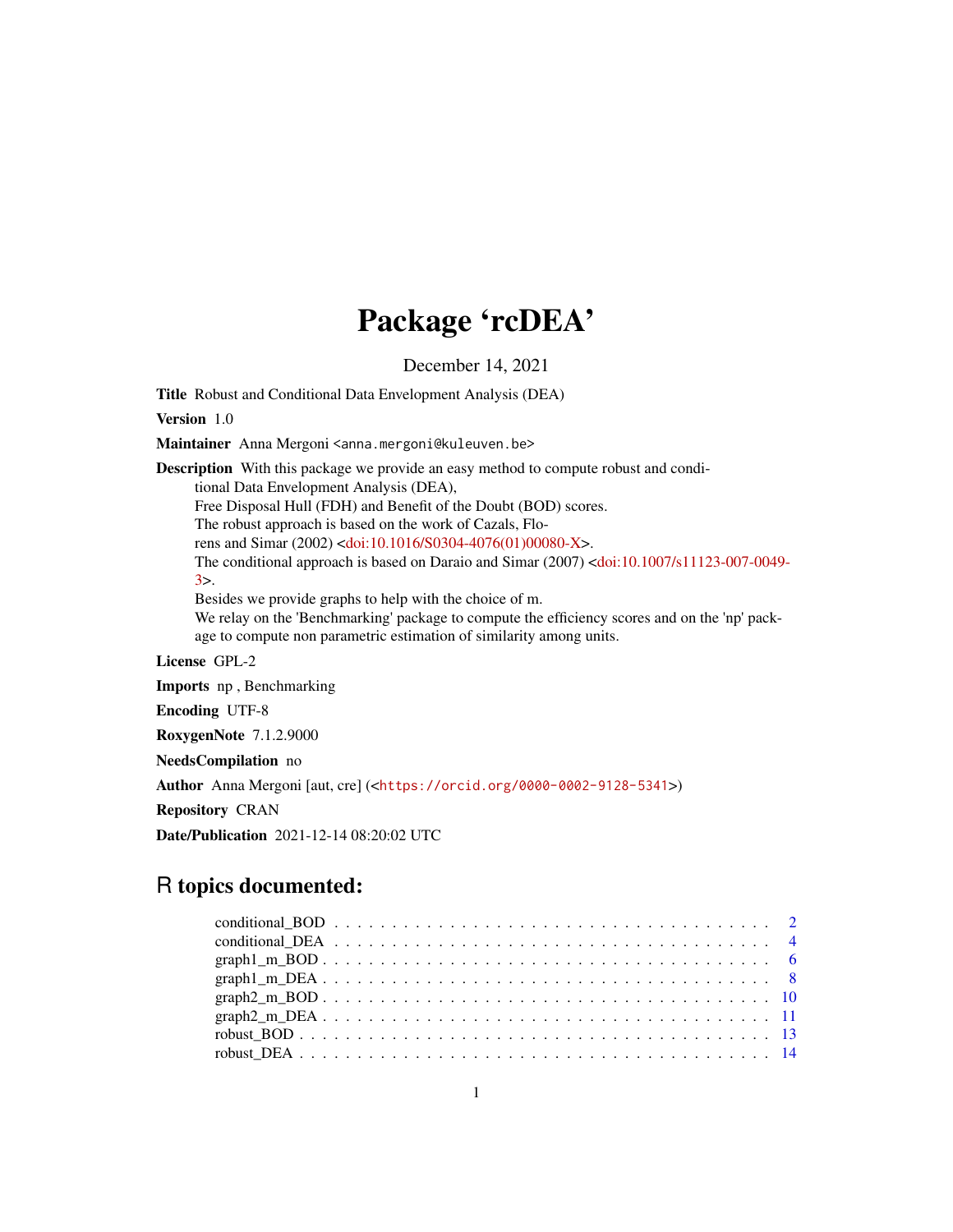#### <span id="page-1-0"></span>**Index** [17](#page-16-0)

# Description

This function allows to compute Robust and Conditional BOD scores.

#### Usage

```
conditional_BOD(
  output,
  exogenous = FALSE,
  m,
  B,
  alpha = FALSE,
  RTS = "CRS",ORIENTATION = "in",
  similarity = FALSE,
  inclusion = FALSE,
  print = FALSE
\mathcal{L}
```

| output     | matrix (or vector) of indicators along which the units are evaluated.                                                                                                                                                                                                                                                                                                                                                                                                                                                                                                                                                                                                                                                                                                                                                                                                                                                                                                                                                                                                                                                            |
|------------|----------------------------------------------------------------------------------------------------------------------------------------------------------------------------------------------------------------------------------------------------------------------------------------------------------------------------------------------------------------------------------------------------------------------------------------------------------------------------------------------------------------------------------------------------------------------------------------------------------------------------------------------------------------------------------------------------------------------------------------------------------------------------------------------------------------------------------------------------------------------------------------------------------------------------------------------------------------------------------------------------------------------------------------------------------------------------------------------------------------------------------|
| exogenous  | matrix (or vector) of exogenous variables involved in the conditional analysis.<br>The similarity among the units is determined according to the exogeneous vari-<br>$able(s)$ using the function npudensbw and npudens (from the package np) with<br>epanechnikov kernel.                                                                                                                                                                                                                                                                                                                                                                                                                                                                                                                                                                                                                                                                                                                                                                                                                                                       |
| m          | number of unit to be included in the reference set                                                                                                                                                                                                                                                                                                                                                                                                                                                                                                                                                                                                                                                                                                                                                                                                                                                                                                                                                                                                                                                                               |
| B          | number of bootstrap replicates                                                                                                                                                                                                                                                                                                                                                                                                                                                                                                                                                                                                                                                                                                                                                                                                                                                                                                                                                                                                                                                                                                   |
| alpha      | This allow to choose the size of the Confidence Intervals computed. By defaulta<br>alpha = FALSE. In this case no confidence interval are computed                                                                                                                                                                                                                                                                                                                                                                                                                                                                                                                                                                                                                                                                                                                                                                                                                                                                                                                                                                               |
| <b>RTS</b> | Default = "CRS". For more details see the dea function in the package Bench-<br>marking. Text string or a number defining the underlying DEA technology / re-<br>turns to scale assumption. 0 fdh Free disposability hull, no convexity assumption<br>1 vrs Variable returns to scale, convexity and free disposability 2 drs Decreas-<br>ing returns to scale, convexity, down-scaling and free disposability 3 crs Con-<br>stant returns to scale, convexity and free disposability 4 irs Increasing returns<br>to scale, (up-scaling, but not down-scaling), convexity and free disposability 5<br>irs2 Increasing returns to scale (up-scaling, but not down-scaling), additivity,<br>and free disposability 6 add Additivity (scaling up and down, but only with inte-<br>gers), and free disposability; also known af replicability and free disposability,<br>the free disposability and replicability hull (frh) – no convexity assumption $7$<br>fdh+ A combination of free disposability and restricted or local constant return<br>to scale 10 yrs+ As yrs, but with restrictions on the individual lambdas via param |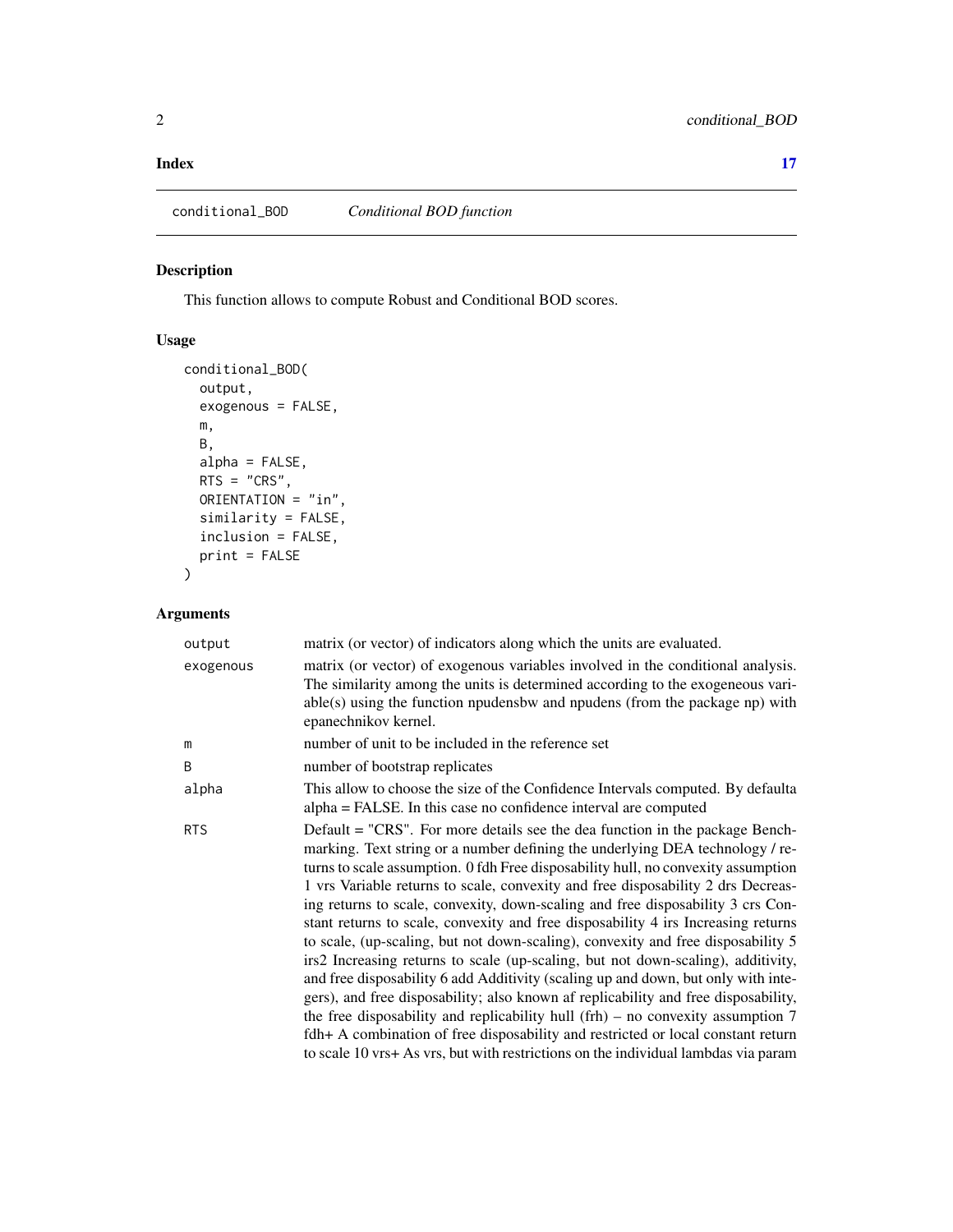| ORIENTATION | Default = "in". For more details see the dea function in the package Benchmark-<br>ing. Input efficiency "in" $(1)$ , output efficiency "out" $(2)$ , and graph efficiency<br>"graph" (3). For use with DIRECT, an additional option is "in-out" (0).                                        |
|-------------|----------------------------------------------------------------------------------------------------------------------------------------------------------------------------------------------------------------------------------------------------------------------------------------------|
| similarity  | matrix of similarities. In alternative to provide the exogenous variables, the<br>matrix of similarities can be directly provided. This allow to customize the<br>estimation of the similarities.                                                                                            |
| inclusion   | If inclusion $=$ TRUE the unit under analysis is included in the reference set. So,<br>no super efficient scores are allowed. By default inclusion = FALSE.                                                                                                                                  |
| print       | If print $=$ TRUE the number of the unit under evaluation is printed. In case<br>of large sample the function could require some time, so it could be useful to<br>control how many units have already been evaluated and which one still have to<br>be evaluated. By default print = FALSE. |

If the parameter alpha is specified, the function returns a data frame with three numeric columns. The first column is the vector representing the conditional BOD scores (eff); the second column is the vector representing the lower bound of the condifence interval (ci\_low); the third column is the vector representing the upper bound of the confidence interval (Ci\_up). If alpha is not specified, the functions returns only the first column of the data frame (eff).

```
#Example with a very small sample to decrease computational time
          y1 <-runif(50, 50, 75)
          y2 <-runif(50, 30, 75)
          y \leftarrow \text{cbind}(y1, y2)z <- ifelse(rnorm(50, 0, 1)>0, 1, 0)
          #Conditional BOD
          c_BOD <- conditional_BOD(output = y, exogenous = z,
                                    m = 30, B = 50summary(c_BOD$eff)
 #Example with bigger sample
          y1 <-runif(100, 50, 75)
          y2 <-runif(100, 30, 75)
          y \leftarrow \text{cbind}(y1, y2)z <- ifelse(rnorm(100, 0, 1)>0, 1, 0)
          #Conditional BOD
          c_BOD <- conditional_BOD(output = y, exogenous = z,
                                    similarity = FALSE,
                                    m = 30, B = 50summary(c_BOD$eff)
```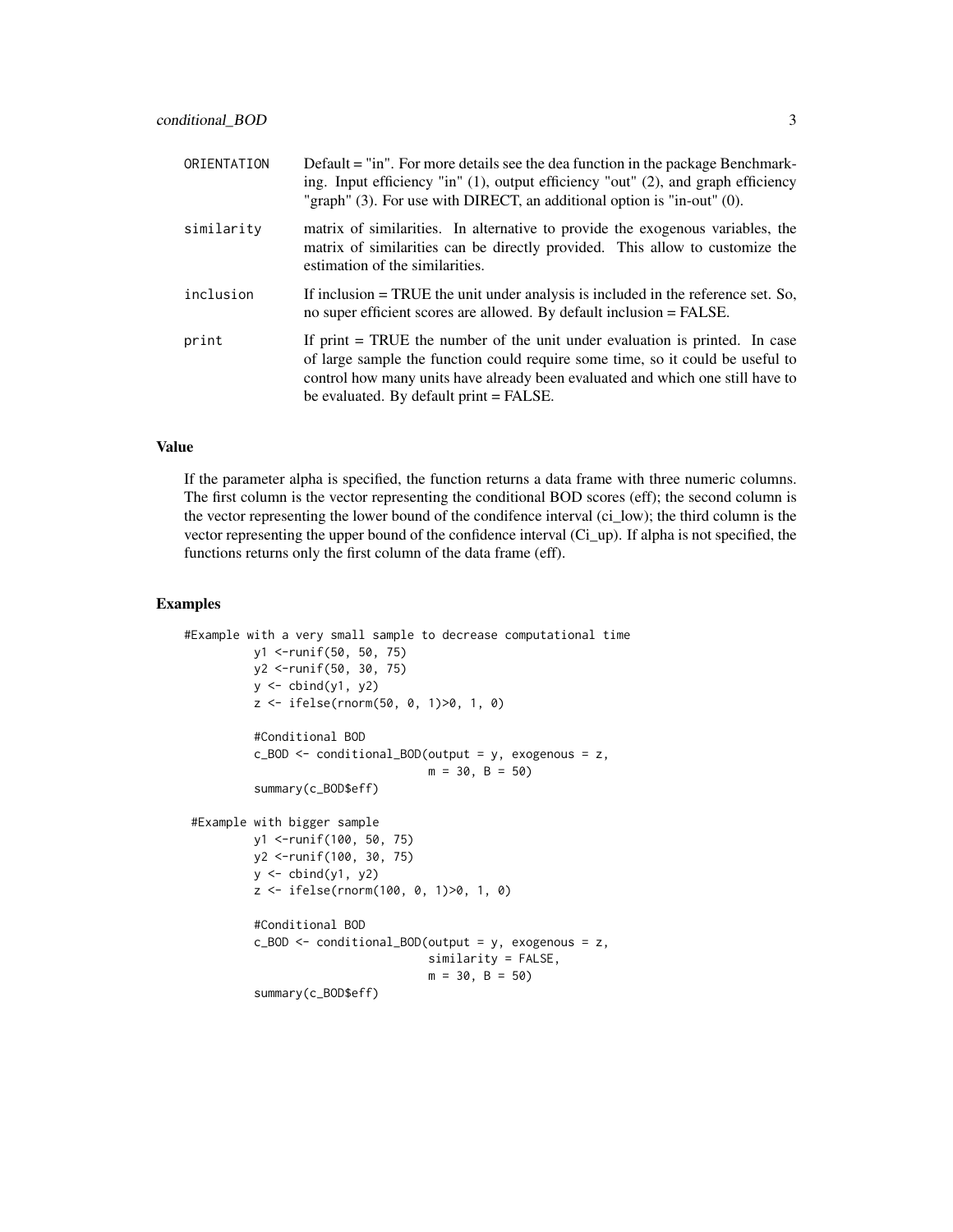#### <span id="page-3-0"></span>Description

This function allows to compute Robust and Conditional DEA scores.

### Usage

```
conditional_DEA(
  input,
 output,
 exogenous = FALSE,
 alpha = FALSE,
 m,
 B,
 RTS = "crs",
 ORIENTATION = "in",
  similarity = FALSE,
  inclusion = FALSE,
 print = FALSE
)
```

| input      | matrix (or vector) of inputs along which the units are evaluated.                                                                                                                                                                                                                                                                                                                                                                                                                                                                                                                                                                                                                                                                                                                                                                                                       |
|------------|-------------------------------------------------------------------------------------------------------------------------------------------------------------------------------------------------------------------------------------------------------------------------------------------------------------------------------------------------------------------------------------------------------------------------------------------------------------------------------------------------------------------------------------------------------------------------------------------------------------------------------------------------------------------------------------------------------------------------------------------------------------------------------------------------------------------------------------------------------------------------|
| output     | matrix (or vector) of outputs along which the units are evaluated.                                                                                                                                                                                                                                                                                                                                                                                                                                                                                                                                                                                                                                                                                                                                                                                                      |
| exogenous  | matrix (or vector) of exogenous variables involved in the conditional analysis.<br>The similarity among the units is determined according to the exogeneous vari-<br>$able(s)$ using the function npudensbw and npudens (from the package np) with<br>epanechnikov kernel.                                                                                                                                                                                                                                                                                                                                                                                                                                                                                                                                                                                              |
| alpha      | This allow to choose the size of the Confidence Intervals computed. By defaulta<br>alpha = FALSE. In this case no confidence interval are computed                                                                                                                                                                                                                                                                                                                                                                                                                                                                                                                                                                                                                                                                                                                      |
| m          | number of unit to be included in the reference set                                                                                                                                                                                                                                                                                                                                                                                                                                                                                                                                                                                                                                                                                                                                                                                                                      |
| B          | number of bootstrap replicates                                                                                                                                                                                                                                                                                                                                                                                                                                                                                                                                                                                                                                                                                                                                                                                                                                          |
| <b>RTS</b> | For more details see the dea function in the package Benchmarking. Text string<br>or a number defining the underlying DEA technology / returns to scale assump-<br>tion. 0 fdh Free disposability hull, no convexity assumption 1 vrs Variable re-<br>turns to scale, convexity and free disposability 2 drs Decreasing returns to scale,<br>convexity, down-scaling and free disposability 3 crs Constant returns to scale,<br>convexity and free disposability 4 irs Increasing returns to scale, (up-scaling, but<br>not down-scaling), convexity and free disposability 5 irs2 Increasing returns to<br>scale (up-scaling, but not down-scaling), additivity, and free disposability 6 add<br>Additivity (scaling up and down, but only with integers), and free disposabil-<br>ity; also known af replicability and free disposability, the free disposability and |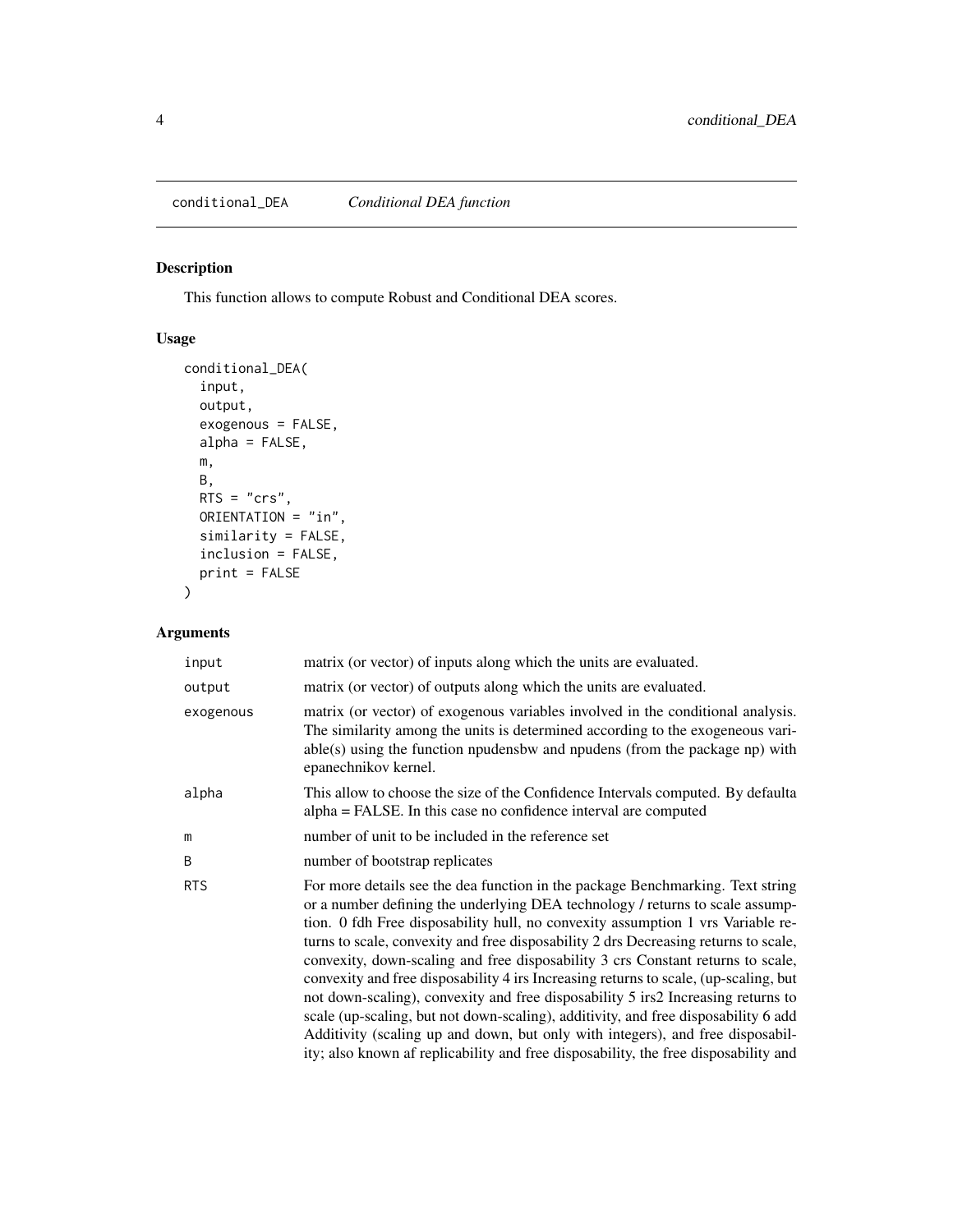|             | replicability hull (frh) – no convexity assumption 7 fdh+ A combination of free<br>disposability and restricted or local constant return to scale 10 vrs+ As vrs, but<br>with restrictions on the individual lambdas via param                                                               |
|-------------|----------------------------------------------------------------------------------------------------------------------------------------------------------------------------------------------------------------------------------------------------------------------------------------------|
| ORIENTATION | For more details see the dea function in the package Benchmarking. Input ef-<br>ficiency "in" (1), output efficiency "out" (2), and graph efficiency "graph" (3).<br>For use with DIRECT, an additional option is "in-out" (0).                                                              |
| similarity  | matrix of similarities. In alternative to provide the exogenous variables, the<br>matrix of similarities can be directly provided. This allow to customize the<br>estimation of the similarities.                                                                                            |
| inclusion   | If inclusion $=$ TRUE the unit under analysis is included in the reference set. So,<br>no super efficient scores are allowed. By default inclusion = FALSE.                                                                                                                                  |
| print       | If print $=$ TRUE the number of the unit under evaluation is printed. In case<br>of large sample the function could require some time, so it could be useful to<br>control how many units have already been evaluated and which one still have to<br>be evaluated. By default print = FALSE. |

If the parameter alpha is specified, the function returns a data frame with three numeric columns. The first column is the vector representing the conditional DEA scores (eff); the second column is the vector representing the lower bound of the condifence interval (ci\_low); the third column is the vector representing the upper bound of the confidence interval (Ci\_up). If alpha is not specified, the functions returns only the first column of the data frame (eff).

```
#Example with a very small sample to decrease computational time.
          x1 <-runif(50, 50, 75)
          x2 <-runif(50, 30, 75)
          x \leftarrow \text{cbind}(x1, x2)e <- rnorm(50, 0, 36)
          a1 < -0.4a2 < -0.6y \le -a1*x1 + a2*x2 + ez <- ifelse(rnorm(50, 0, 1)>0, 1, 0)
          #Conditional DEA
          c_DEA \leq conditional_DEA(input = x, output = y, exogenous = z,
                                    m = 30, B = 50,RTS = "crs", ORIENTATION = "in")
          summary(c_DEA$eff)
          #Example with bigger sample
          x1 <-runif(100, 50, 75)
          x2 <-runif(100, 30, 75)
          x \leftarrow \text{cbind}(x1, x2)a1 < -0.4a2 < -0.6y \le -a1*x1 + a2*x2z <- ifelse(rnorm(100, 0, 1)>0, 1, 0)
```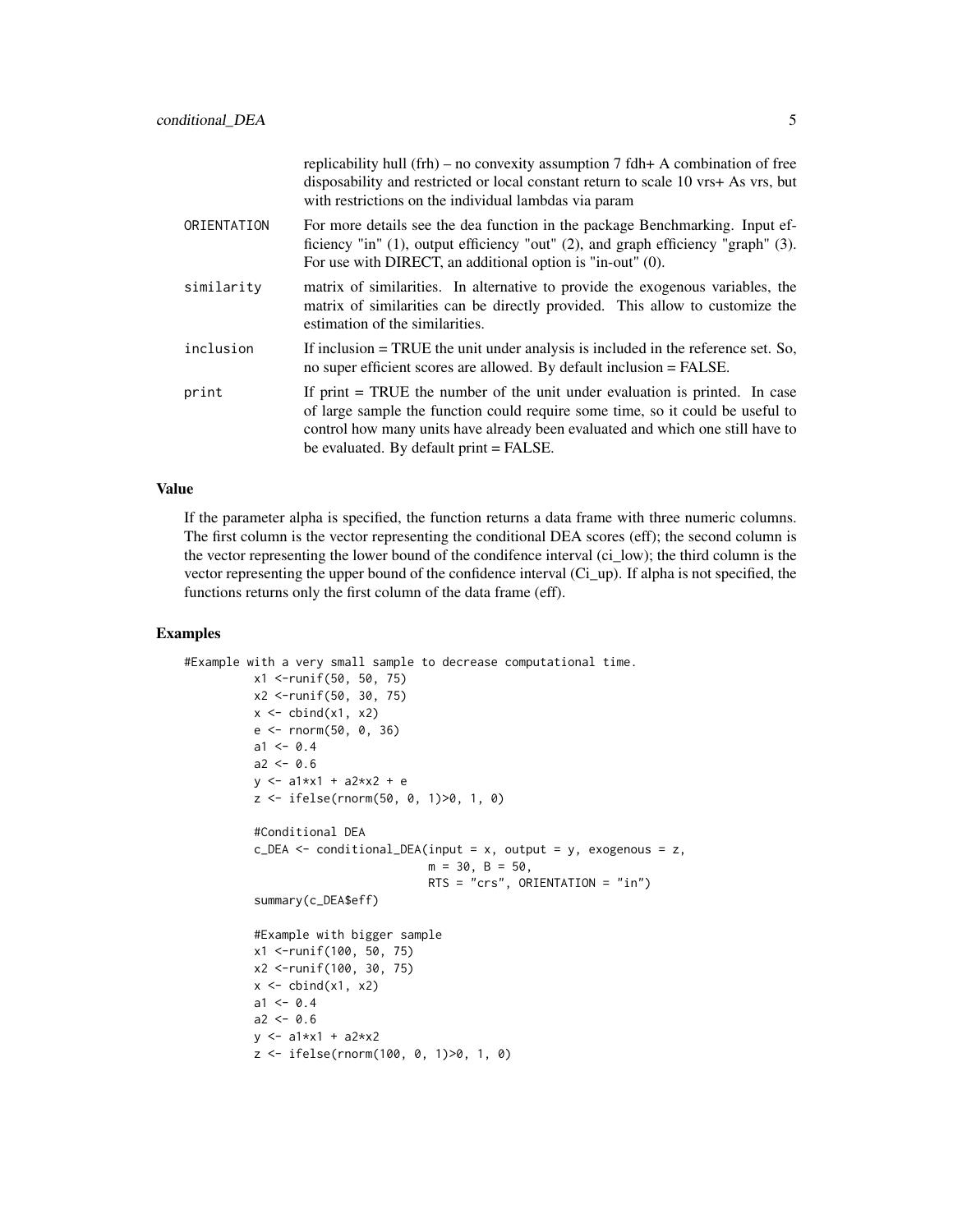```
#Conditional DEA
c_DEA <- conditional_DEA(input = x, output = y, exogenous = z,
                        m = 30, B = 50,RTS = "crs", ORIENTATION = "in")summary(c_DEA$eff)
```
graph1\_m\_BOD *Graph to select m*

#### Description

This function allows to draw a graph that relates the number of super efficient units and the choice of m

#### Usage

```
graph1_m_BOD(
 output,
 mseries,
 B,
 RTS = "crs",ORIENTATION = "in",
 check = c(1),
 col = c("black"),
 print = TRUE
)
```

| output     | matrix (or vector) of indicators along which the units are evaluated.                                                                                                                                                                                                                                                                                                                                                                                                                                                                                                                                                                                                                                                                                                                                                                                                                                                                                                                                                                                                                                       |
|------------|-------------------------------------------------------------------------------------------------------------------------------------------------------------------------------------------------------------------------------------------------------------------------------------------------------------------------------------------------------------------------------------------------------------------------------------------------------------------------------------------------------------------------------------------------------------------------------------------------------------------------------------------------------------------------------------------------------------------------------------------------------------------------------------------------------------------------------------------------------------------------------------------------------------------------------------------------------------------------------------------------------------------------------------------------------------------------------------------------------------|
| mseries    | vector containing the different values of f that needed to be tested.                                                                                                                                                                                                                                                                                                                                                                                                                                                                                                                                                                                                                                                                                                                                                                                                                                                                                                                                                                                                                                       |
| B          | number of bootstrap replicates                                                                                                                                                                                                                                                                                                                                                                                                                                                                                                                                                                                                                                                                                                                                                                                                                                                                                                                                                                                                                                                                              |
| <b>RTS</b> | For more details see the dea function in the package Benchmarking. Text string<br>or a number defining the underlying DEA technology / returns to scale assump-<br>tion. 0 fdh Free disposability hull, no convexity assumption 1 vrs Variable re-<br>turns to scale, convexity and free disposability 2 drs Decreasing returns to scale,<br>convexity, down-scaling and free disposability 3 crs Constant returns to scale,<br>convexity and free disposability 4 irs Increasing returns to scale, (up-scaling, but<br>not down-scaling), convexity and free disposability 5 irs2 Increasing returns to<br>scale (up-scaling, but not down-scaling), additivity, and free disposability 6 add<br>Additivity (scaling up and down, but only with integers), and free disposabil-<br>ity; also known af replicability and free disposability, the free disposability and<br>replicability hull (frh) – no convexity assumption $7$ fdh+ A combination of free<br>disposability and restricted or local constant return to scale 10 vrs+ As vrs, but<br>with restrictions on the individual lambdas via param |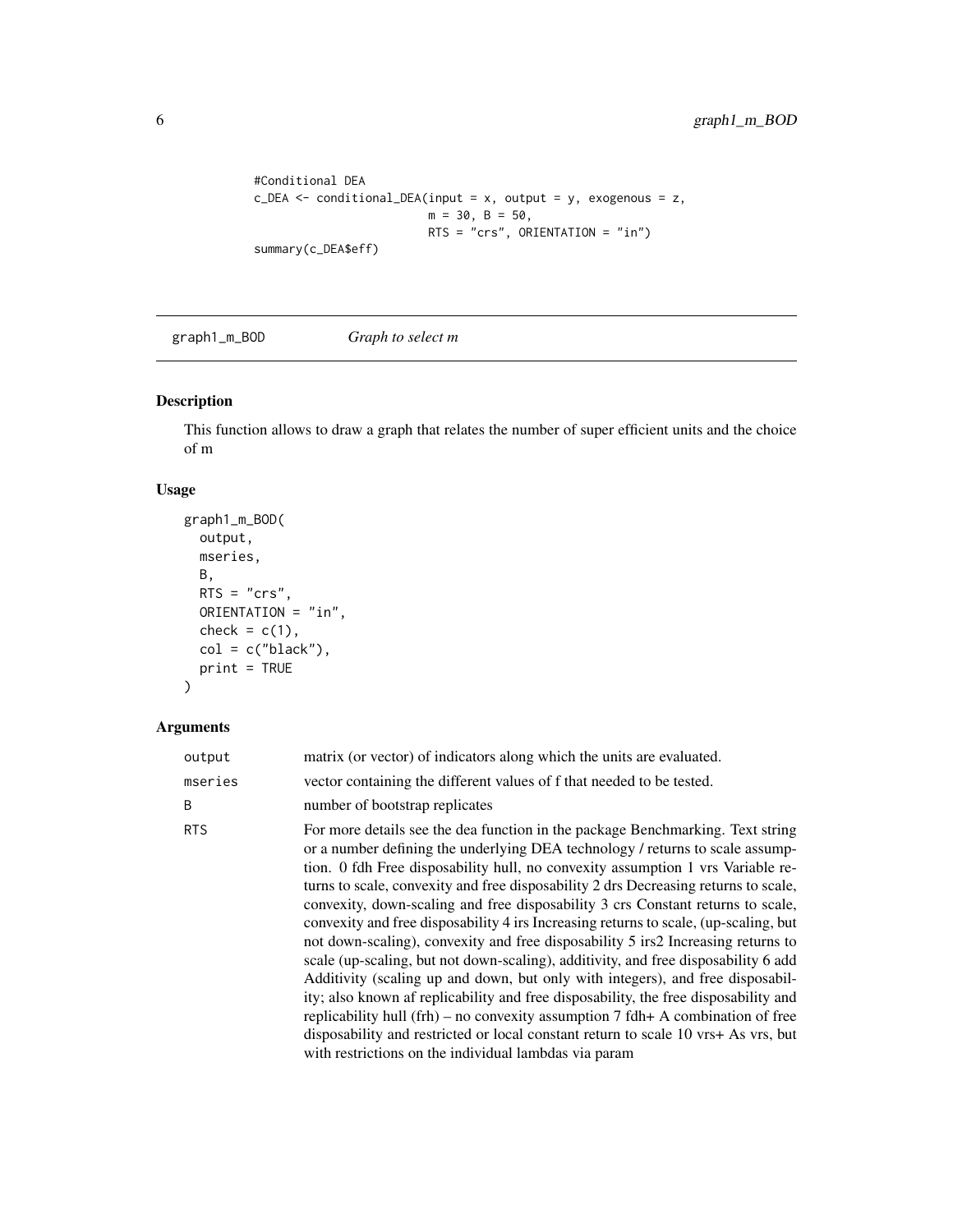| ORIENTATION | For more details see the dea function in the package Benchmarking. Input ef-<br>ficiency "in" $(1)$ , output efficiency "out" $(2)$ , and graph efficiency "graph" $(3)$ .<br>For use with DIRECT, an additional option is "in-out" (0).                                                     |
|-------------|----------------------------------------------------------------------------------------------------------------------------------------------------------------------------------------------------------------------------------------------------------------------------------------------|
| check       | vector containing the values of the thresholds to be considered to define the<br>superefficient units                                                                                                                                                                                        |
| col         | vector containing the colors. the vector col must contain the same number of<br>element of the vector check.                                                                                                                                                                                 |
| print       | If print $=$ TRUE the number of the unit under evaluation is printed. In case<br>of large sample the function could require some time, so it could be useful to<br>control how many units have already been evaluated and which one still have to<br>be evaluated. By default print = FALSE. |

This function return a plot, representing the percentage of super-efficient units for the different values of m. A unit is defined as super-efficient if it gets a value higher than a certain treshold (normally 1) in the robust analysis. Each line of the plot represent different values of the tresholds.

```
#Example with a very small sample to decrease computational time.
y1 <-runif(20, 50, 75)
y2 <-runif(20, 30, 75)
y \leftarrow \text{cbind}(y1, y2)check <- c(1, 1.05, 1.5)
colors <- c("black", "red", "blue")
graph1_m_BOD(output = y, mseries = c(5, 10, 15),
             B = 50, RTS = "crs", ORIENTATION = "in",
             check = check, col = colors)#An example with a larger sample size.
 x1 <-runif(100, 50, 75)
 x2 <-runif(100, 30, 75)
 x \leftarrow \text{cbind}(x1, x2)y <- cbind(x+runif(100, -10, 0), rnorm(100, 15, 4))
graph1_m_BOD(output = y,
       mseries = c(20, 30, 40, 50, 60, 70, 80),
       B = 50,RTS = "crs", ORIENTATION = "in",
       check = c(1, 1.05, 1.2, 1.5),
       col = c("black", "red", "blue", "green"))
```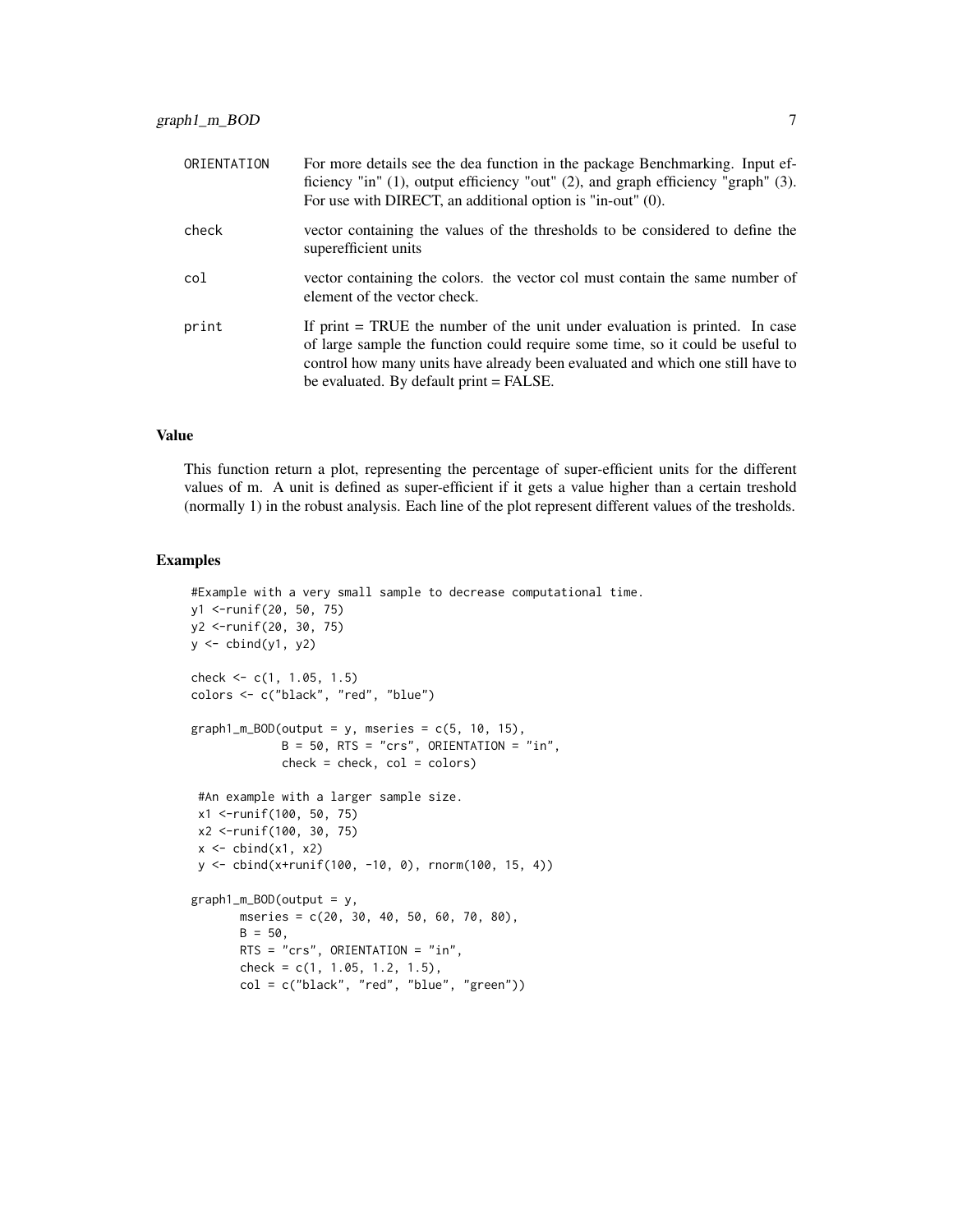<span id="page-7-0"></span>

#### Description

This function allows to draw a graph that relates the number of super efficient units and the choice of m

#### Usage

```
graph1_m_DEA(
  input,
 output,
 mseries,
 B,
 RTS = "crs",
 ORIENTATION = "in",
 check = c(1),
 col = c("black"),
 print = TRUE
)
```

| input       | matrix (or vector) of inputs along which the units are evaluated.                                                                                                                                                                                                                                                                                                                                                                                                                                                                                                                                                                                                                                                                                                                                                                                                                                                                                                                                                                                                                                           |
|-------------|-------------------------------------------------------------------------------------------------------------------------------------------------------------------------------------------------------------------------------------------------------------------------------------------------------------------------------------------------------------------------------------------------------------------------------------------------------------------------------------------------------------------------------------------------------------------------------------------------------------------------------------------------------------------------------------------------------------------------------------------------------------------------------------------------------------------------------------------------------------------------------------------------------------------------------------------------------------------------------------------------------------------------------------------------------------------------------------------------------------|
| output      | matrix (or vector) of outputs along which the units are evaluated.                                                                                                                                                                                                                                                                                                                                                                                                                                                                                                                                                                                                                                                                                                                                                                                                                                                                                                                                                                                                                                          |
| mseries     | vector containing the different values of f that needed to be tested.                                                                                                                                                                                                                                                                                                                                                                                                                                                                                                                                                                                                                                                                                                                                                                                                                                                                                                                                                                                                                                       |
| B           | number of bootstrap replicates                                                                                                                                                                                                                                                                                                                                                                                                                                                                                                                                                                                                                                                                                                                                                                                                                                                                                                                                                                                                                                                                              |
| <b>RTS</b>  | For more details see the dea function in the package Benchmarking. Text string<br>or a number defining the underlying DEA technology / returns to scale assump-<br>tion. 0 fdh Free disposability hull, no convexity assumption 1 vrs Variable re-<br>turns to scale, convexity and free disposability 2 drs Decreasing returns to scale,<br>convexity, down-scaling and free disposability 3 crs Constant returns to scale,<br>convexity and free disposability 4 irs Increasing returns to scale, (up-scaling, but<br>not down-scaling), convexity and free disposability 5 irs2 Increasing returns to<br>scale (up-scaling, but not down-scaling), additivity, and free disposability 6 add<br>Additivity (scaling up and down, but only with integers), and free disposabil-<br>ity; also known af replicability and free disposability, the free disposability and<br>replicability hull (frh) – no convexity assumption $7$ fdh+ A combination of free<br>disposability and restricted or local constant return to scale 10 vrs+ As vrs, but<br>with restrictions on the individual lambdas via param |
| ORIENTATION | For more details see the dea function in the package Benchmarking. Input ef-<br>ficiency "in" (1), output efficiency "out" (2), and graph efficiency "graph" (3).<br>For use with DIRECT, an additional option is "in-out" (0).                                                                                                                                                                                                                                                                                                                                                                                                                                                                                                                                                                                                                                                                                                                                                                                                                                                                             |
| check       | vector containing the values of the thresholds to be considered to define the<br>superefficient units                                                                                                                                                                                                                                                                                                                                                                                                                                                                                                                                                                                                                                                                                                                                                                                                                                                                                                                                                                                                       |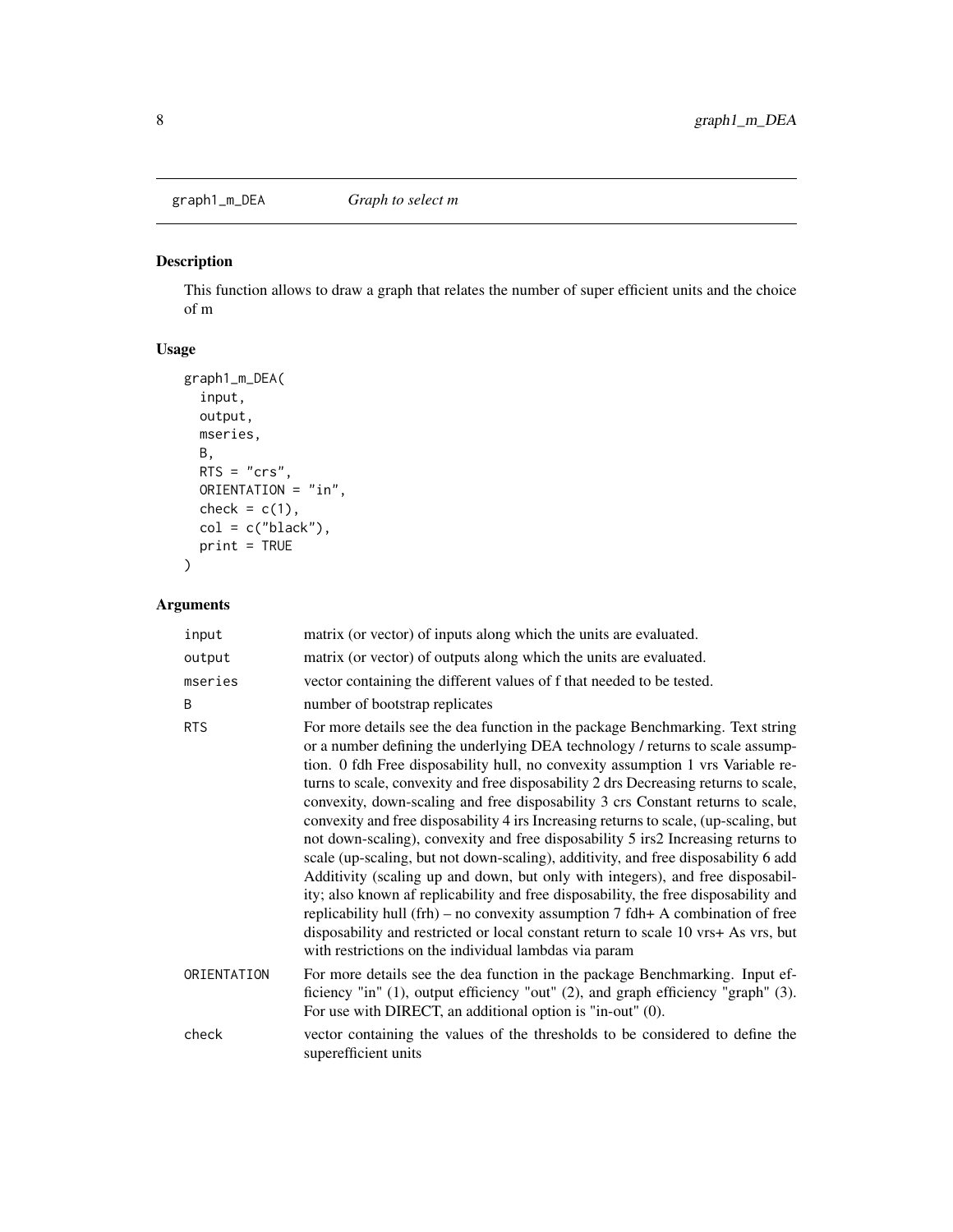| col   | vector containing the colors. the vector col must contain the same number of<br>element of the vector check.                                                                                                                                    |
|-------|-------------------------------------------------------------------------------------------------------------------------------------------------------------------------------------------------------------------------------------------------|
| print | If print = TRUE the number of the unit under evaluation is printed. In case<br>of large sample the function could require some time, so it could be useful to<br>control how many units have already been evaluated and which one still have to |
|       | be evaluated. By default print = FALSE.                                                                                                                                                                                                         |

This function return a plot, representing the percentage of super-efficient units for the different values of m. A unit is defined as super-efficient if it gets a value higher than a certain treshold (normally 1) in the robust analysis. Each line of the plot represent different values of the tresholds.

```
#Example with a very small sample to decrease computational time.
x1 <-runif(20, 50, 75)
x2 <-runif(20, 30, 75)
x \leftarrow \text{cbind}(x1, x2)e <- rnorm(20, 0, 36)
a1 < -0.4a2 < -0.6y \le -a1*x1 + a2*x2 + echeck <- c(1, 1.05, 1.5)
colors <- c("black", "red", "blue")
graph1_m_DEA(input = x, output = y, mseries = c(5, 10, 15, 20),B = 50, RTS = "crs", ORIENTATION = "in",
             check = check, col = colors)#An example with a larger sample size.
x1 <-runif(100, 50, 75)
x2 <-runif(100, 30, 75)
x \leftarrow \text{cbind}(x1, x2)y <- cbind(x+runif(100, -10, 0), rnorm(100, 15, 4))
check <- c(1, 1.05, 1.2, 1.5)
colors <- c("black", "red", "blue", "green")
graph1_m_DEA(input = x, output = y, mseries = c(20, 30, 40, 50, 60, 70, 80),B = 50, RTS = "crs", ORIENTATION = "in",
             check = check,
             col = colors)
```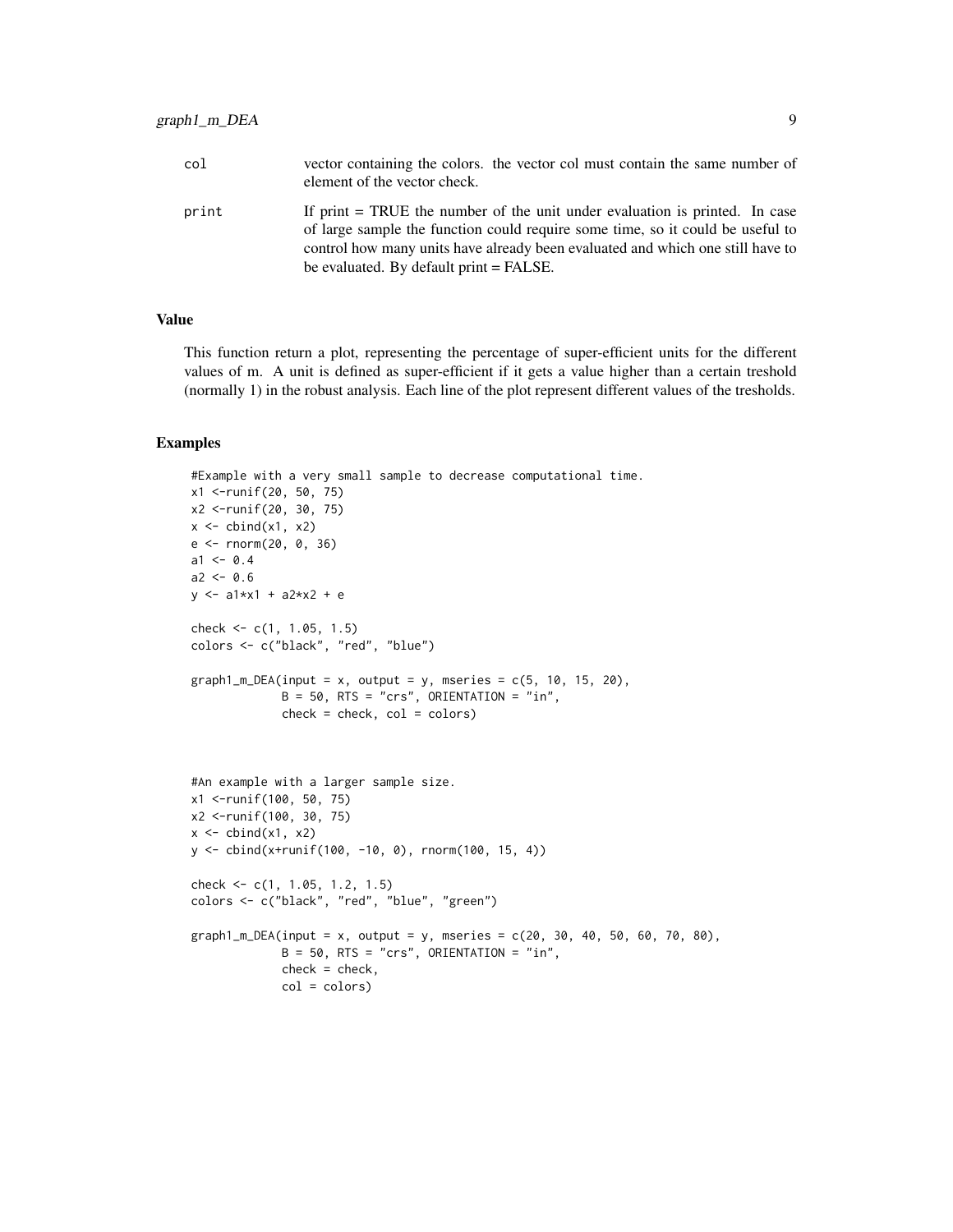<span id="page-9-0"></span>

#### Description

This function allows to draw a graph that relates the average efficiency score and the choice of m

#### Usage

graph2\_m\_BOD(output, mseries, B, RTS = "crs", ORIENTATION = "in", print = TRUE)

# Arguments

| output      | matrix (or vector) of indicators along which the units are evaluated.                                                                                                                                                                                                                                                                                                                                                                                                                                                                                                                                                                                                                                                                                                                                                                                                                                                                                                                                                                                                                                       |
|-------------|-------------------------------------------------------------------------------------------------------------------------------------------------------------------------------------------------------------------------------------------------------------------------------------------------------------------------------------------------------------------------------------------------------------------------------------------------------------------------------------------------------------------------------------------------------------------------------------------------------------------------------------------------------------------------------------------------------------------------------------------------------------------------------------------------------------------------------------------------------------------------------------------------------------------------------------------------------------------------------------------------------------------------------------------------------------------------------------------------------------|
| mseries     | vector containing the different values of m that needed to be tested.                                                                                                                                                                                                                                                                                                                                                                                                                                                                                                                                                                                                                                                                                                                                                                                                                                                                                                                                                                                                                                       |
| B           | number of bootstrap replicates                                                                                                                                                                                                                                                                                                                                                                                                                                                                                                                                                                                                                                                                                                                                                                                                                                                                                                                                                                                                                                                                              |
| <b>RTS</b>  | For more details see the dea function in the package Benchmarking. Text string<br>or a number defining the underlying DEA technology / returns to scale assump-<br>tion. 0 fdh Free disposability hull, no convexity assumption 1 vrs Variable re-<br>turns to scale, convexity and free disposability 2 drs Decreasing returns to scale,<br>convexity, down-scaling and free disposability 3 crs Constant returns to scale,<br>convexity and free disposability 4 irs Increasing returns to scale, (up-scaling, but<br>not down-scaling), convexity and free disposability 5 irs2 Increasing returns to<br>scale (up-scaling, but not down-scaling), additivity, and free disposability 6 add<br>Additivity (scaling up and down, but only with integers), and free disposabil-<br>ity; also known af replicability and free disposability, the free disposability and<br>replicability hull (frh) – no convexity assumption $7$ fdh+ A combination of free<br>disposability and restricted or local constant return to scale 10 vrs+ As vrs, but<br>with restrictions on the individual lambdas via param |
| ORIENTATION | For more details see the dea function in the package Benchmarking. Input ef-<br>ficiency "in" (1), output efficiency "out" (2), and graph efficiency "graph" (3).<br>For use with DIRECT, an additional option is "in-out" (0).                                                                                                                                                                                                                                                                                                                                                                                                                                                                                                                                                                                                                                                                                                                                                                                                                                                                             |
| print       | If $print = TRUE$ the number of the unit under evaluation is printed. In case<br>of large sample the function could require some time, so it could be useful to<br>control how many units have already been evaluated and which one still have to<br>be evaluated. By default print = FALSE.                                                                                                                                                                                                                                                                                                                                                                                                                                                                                                                                                                                                                                                                                                                                                                                                                |

## Value

This function return a plot representing the average score from the robust analysis for the different values of m chosen.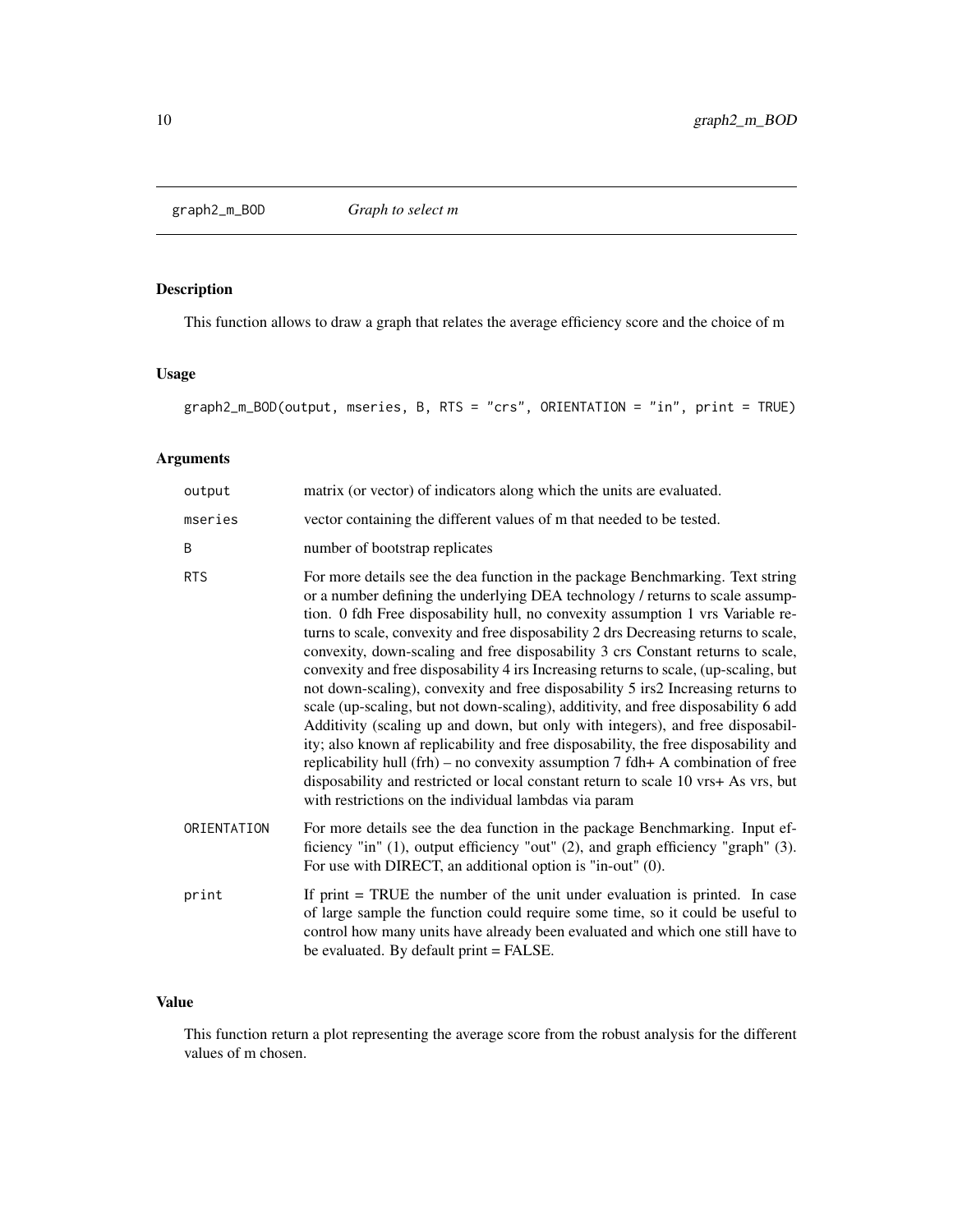#### <span id="page-10-0"></span>graph2\_m\_DEA 11

#### Examples

```
#Example with a very small sample to decrease computational time.
y1 <-runif(20, 50, 75)
y2 <-runif(20, 30, 75)
y <- cbind(y1, y2)
graph2_m_BOD(output = y, mseries = c(5, 10, 15), B = 50,
             RTS = "crs", ORIENTATION = "in")
#An example with a larger sample size.
y1 <-runif(100, 50, 75)
y2 <-runif(100, 30, 75)
y \leftarrow \text{cbind}(y1, y2)graph2_m_BOD(output = y,
             mseries = c(20, 30, 40, 50, 60, 70, 80),
             B = 50, RTS = "crs", ORIENTATION = "in")
```
graph2\_m\_DEA *Graph to select m*

#### Description

This function allows to draw a graph that relates the average efficiency score and the choice of m

#### Usage

```
graph2_m_DEA(
  input,
 output,
 mseries,
 B,
 RTS = "crs",ORIENTATION = "in",
 print = TRUE
\lambda
```

| input   | matrix (or vector) of inputs along which the units are evaluated.     |
|---------|-----------------------------------------------------------------------|
| output  | matrix (or vector) of outputs along which the units are evaluated.    |
| mseries | vector containing the different values of m that needed to be tested. |
| B.      | number of bootstrap replicates                                        |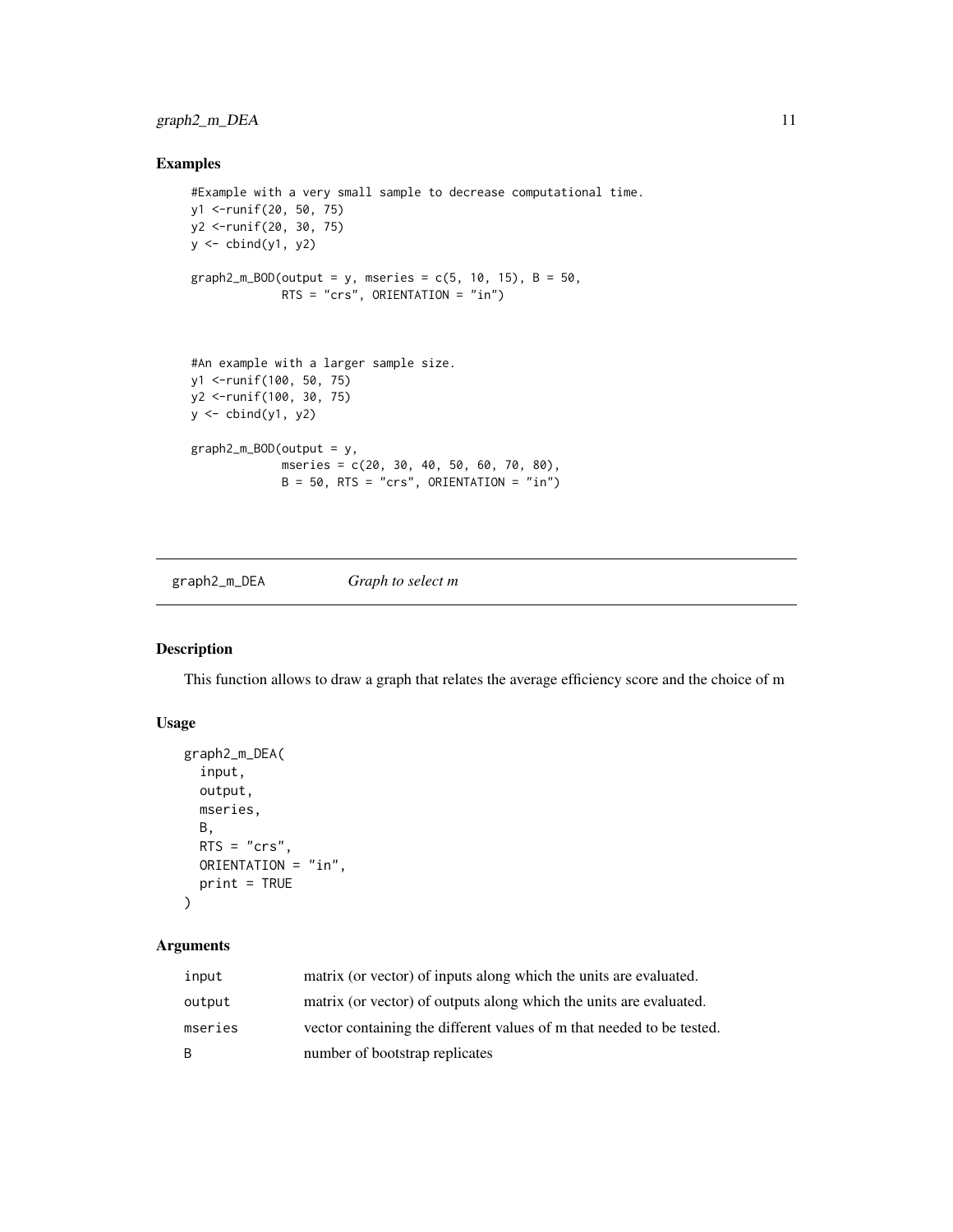| <b>RTS</b>  | For more details see the dea function in the package Benchmarking. Text string                                                                                                                                                  |
|-------------|---------------------------------------------------------------------------------------------------------------------------------------------------------------------------------------------------------------------------------|
|             | or a number defining the underlying DEA technology / returns to scale assump-                                                                                                                                                   |
|             | tion. 0 fdh Free disposability hull, no convexity assumption 1 vrs Variable re-                                                                                                                                                 |
|             | turns to scale, convexity and free disposability 2 drs Decreasing returns to scale,                                                                                                                                             |
|             | convexity, down-scaling and free disposability 3 crs Constant returns to scale,                                                                                                                                                 |
|             | convexity and free disposability 4 irs Increasing returns to scale, (up-scaling, but                                                                                                                                            |
|             | not down-scaling), convexity and free disposability 5 irs2 Increasing returns to                                                                                                                                                |
|             | scale (up-scaling, but not down-scaling), additivity, and free disposability 6 add                                                                                                                                              |
|             | Additivity (scaling up and down, but only with integers), and free disposabil-                                                                                                                                                  |
|             | ity; also known af replicability and free disposability, the free disposability and                                                                                                                                             |
|             | replicability hull (frh) – no convexity assumption $7$ fdh+ A combination of free                                                                                                                                               |
|             | disposability and restricted or local constant return to scale 10 vrs+ As vrs, but                                                                                                                                              |
|             | with restrictions on the individual lambdas via param                                                                                                                                                                           |
| ORIENTATION | For more details see the dea function in the package Benchmarking. Input ef-<br>ficiency "in" (1), output efficiency "out" (2), and graph efficiency "graph" (3).<br>For use with DIRECT, an additional option is "in-out" (0). |
| print       | If print $=$ TRUE, the number of the unit under evaluation is printed. In case                                                                                                                                                  |
|             | of large sample the function could require some time, so it could be useful to                                                                                                                                                  |
|             | control how many units have already been evaluated and which one still have to                                                                                                                                                  |
|             | be evaluated. By default print = FALSE.                                                                                                                                                                                         |
|             |                                                                                                                                                                                                                                 |

This function return a plot representing the average score from the robust analysis for the different values of m chosen.

```
#Example with a very small sample to decrease computational time.
x1 <-runif(20, 50, 75)
x2 <-runif(20, 30, 75)
x \leftarrow \text{cbind}(x1, x2)e <- rnorm(20, 0, 36)
a1 < -0.4a2 < -0.6y <- a1*x1 + a2*x2 + e
graph2_m_DEA(input = x, output = y, mseries = c(5, 10, 15, 20),
             B = 50, RTS = "crs", ORIENTATION = "in")
#An example with a larger sample size.
x1 <-runif(100, 50, 75)
x2 <-runif(100, 30, 75)
x \leftarrow \text{cbind}(x1, x2)y <- cbind(x+runif(100, -10, 0), rnorm(100, 15, 4))
graph2_m_DEA(input = x, output = y,mseries = c(20, 30, 40, 50, 60, 70, 80), B = 50,
             RTS = "crs", ORIENTATION = "in")
```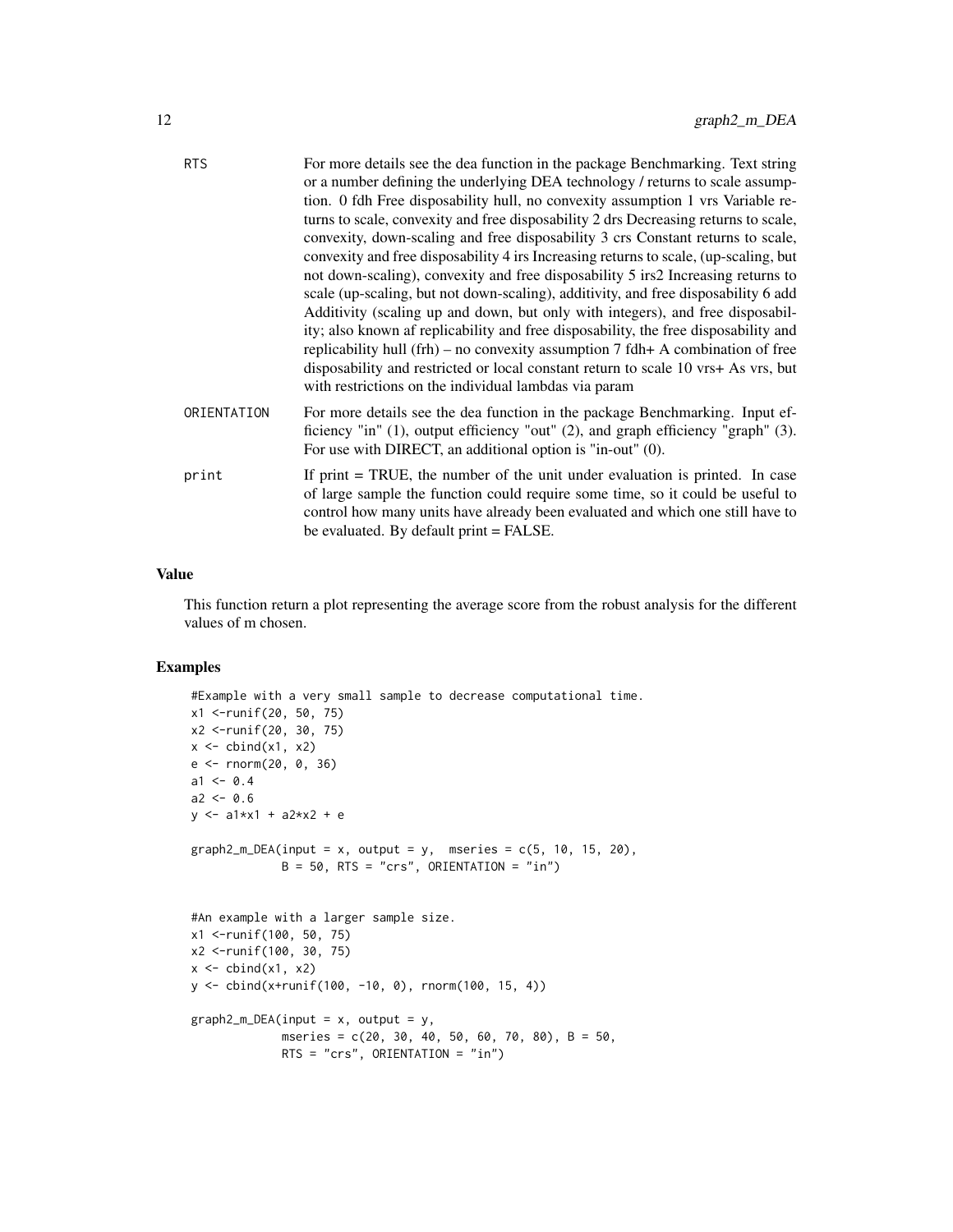# <span id="page-12-0"></span>robust\_BOD *Robust BOD function*

# Description

This function allows to compute Robust BOD scores.

# Usage

```
robust_BOD(
 output,
 m,
 B,
 alpha = FALSE,
 RTS = "CRS",ORIENTATION = "in",
 inclusion = FALSE,
 print = FALSE
)
```

| output      | matrix (or vector) of indicators along which the units are evaluated.                                                                                                                                                                                                                                                                                                                                                                                                                                                                                                                                                                                                                                                                                                                                                                                                                                                                                                                                                                                                                                                            |
|-------------|----------------------------------------------------------------------------------------------------------------------------------------------------------------------------------------------------------------------------------------------------------------------------------------------------------------------------------------------------------------------------------------------------------------------------------------------------------------------------------------------------------------------------------------------------------------------------------------------------------------------------------------------------------------------------------------------------------------------------------------------------------------------------------------------------------------------------------------------------------------------------------------------------------------------------------------------------------------------------------------------------------------------------------------------------------------------------------------------------------------------------------|
| m           | number of unit to be included in the reference set                                                                                                                                                                                                                                                                                                                                                                                                                                                                                                                                                                                                                                                                                                                                                                                                                                                                                                                                                                                                                                                                               |
| B           | number of bootstrap replicates                                                                                                                                                                                                                                                                                                                                                                                                                                                                                                                                                                                                                                                                                                                                                                                                                                                                                                                                                                                                                                                                                                   |
| alpha       | This allow to choose the size of the Confidence Intervals computed. By defaulta<br>alpha = FALSE. In this case no confidence interval are computed                                                                                                                                                                                                                                                                                                                                                                                                                                                                                                                                                                                                                                                                                                                                                                                                                                                                                                                                                                               |
| <b>RTS</b>  | Default = "CRS". For more details see the dea function in the package Bench-<br>marking. Text string or a number defining the underlying DEA technology / re-<br>turns to scale assumption. 0 fdh Free disposability hull, no convexity assumption<br>1 vrs Variable returns to scale, convexity and free disposability 2 drs Decreas-<br>ing returns to scale, convexity, down-scaling and free disposability 3 crs Con-<br>stant returns to scale, convexity and free disposability 4 irs Increasing returns<br>to scale, (up-scaling, but not down-scaling), convexity and free disposability 5<br>irs2 Increasing returns to scale (up-scaling, but not down-scaling), additivity,<br>and free disposability 6 add Additivity (scaling up and down, but only with inte-<br>gers), and free disposability; also known af replicability and free disposability,<br>the free disposability and replicability hull $(frh)$ – no convexity assumption 7<br>fdh+ A combination of free disposability and restricted or local constant return<br>to scale 10 vrs+ As vrs, but with restrictions on the individual lambdas via param |
| ORIENTATION | Default = "in". For more details see the dea function in the package Benchmark-<br>ing. Input efficiency "in" (1), output efficiency "out" (2), and graph efficiency<br>"graph" $(3)$ . For use with DIRECT, an additional option is "in-out" $(0)$ .                                                                                                                                                                                                                                                                                                                                                                                                                                                                                                                                                                                                                                                                                                                                                                                                                                                                            |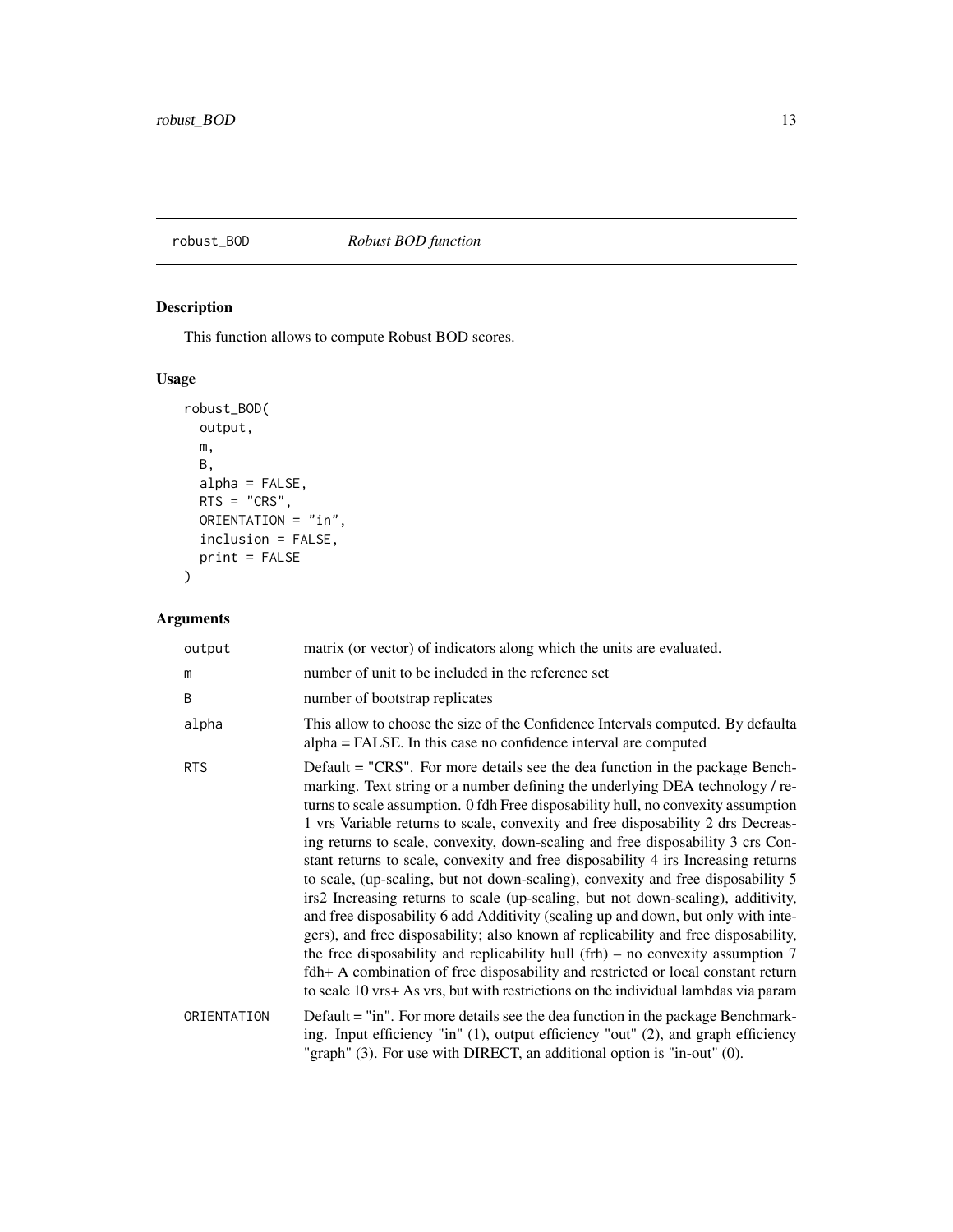<span id="page-13-0"></span>

| inclusion | If inclusion $=$ TRUE the unit under analysis is included in the reference set. So,<br>no super efficient scores are allowed. By default inclusion = FALSE.                                                                                       |
|-----------|---------------------------------------------------------------------------------------------------------------------------------------------------------------------------------------------------------------------------------------------------|
| print     | If print $=$ TRUE the number of the unit under evaluation is printed. In case<br>of large sample the function could require some time, so it could be useful to<br>control how many units have already been evaluated and which one still have to |
|           | be evaluated. By default print = FALSE.                                                                                                                                                                                                           |

If the parameter alpha is specified, the function returns a data frame with three numeric columns. The first column is the vector representing the robust BOD scores (eff); the second column is the vector representing the lower bound of the condifence interval (ci\_low); the third column is the vector representing the upper bound of the confidence interval (Ci\_up). If alpha is not specified, the functions returns only the first column of the data frame (eff).

#### Examples

```
#Example with a very small sample to decrease computational time.
          y1 <-runif(50, 50, 75)
          y2 <-runif(50, 30, 75)
          y <- cbind(y1, y2)
          #Robust BOD
          r_BOD \le r robust_BOD(output = y, m = 30, B = 50,
                               RTS = "crs", ORIENTATION = "in", print = TRUE)summary(r_BOD$eff)
          ## Not run: #Example with random data x and y
          y1 <-runif(100, 50, 75)
          y2 <-runif(100, 30, 75)
          y \leftarrow \text{cbind}(y1, y2)#Robust BOD
          r_BOD \le r robust_BOD(output = y, m = 30, B = 50,
                               RTS = "crs", ORIENTATION = "in", print = TRUE)summary(r_BOD$eff)
## End(Not run)
```
robust\_DEA *Robust Data Envelopment Analysis (DEA)*

#### Description

This function allows to compute Robust DEA scores.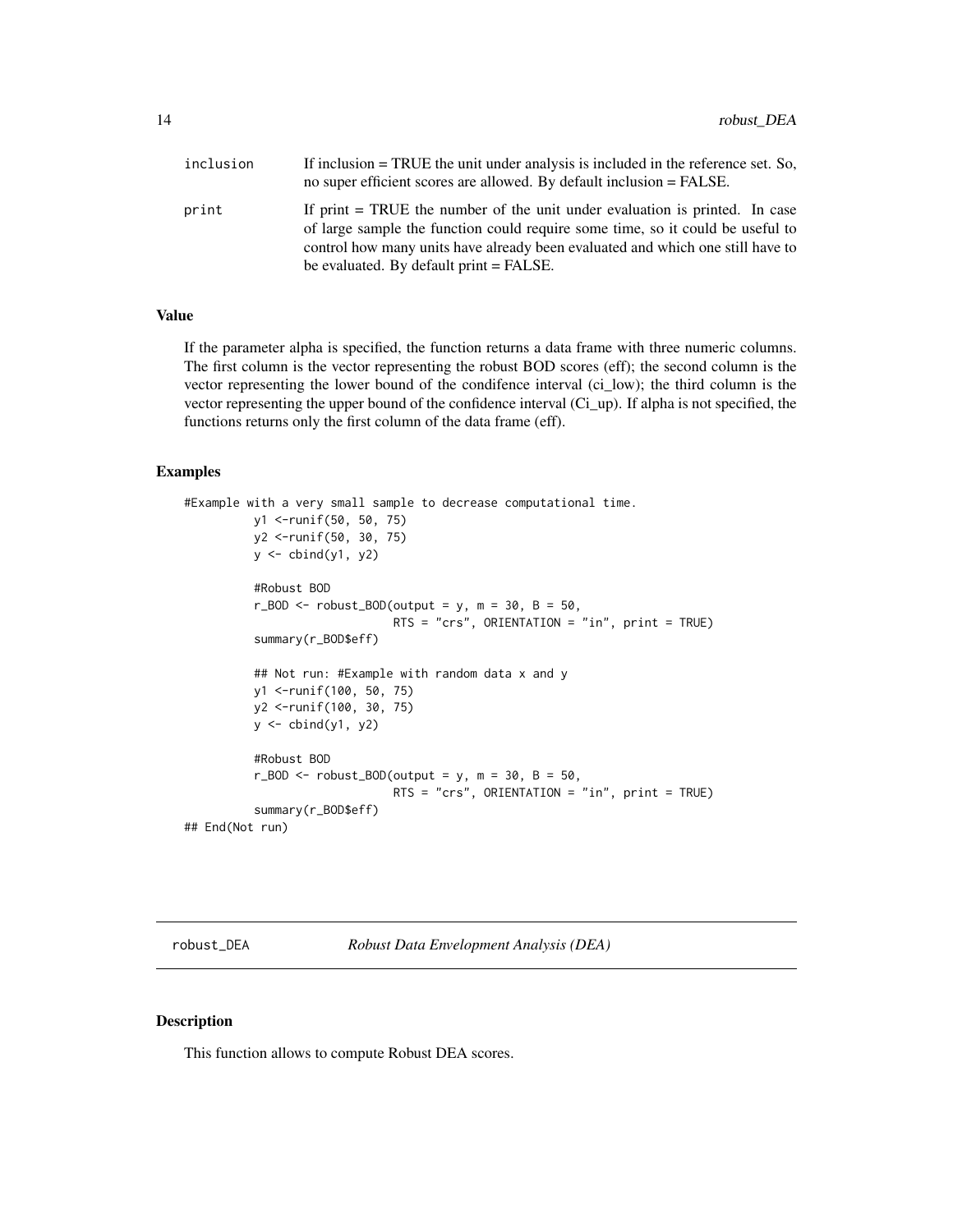# robust\_DEA 15

# Usage

```
robust_DEA(
  input,
  output,
  m,
  B,
  RTS = "crs",ORIENTATION = "in",
  alpha = FALSE,inclusion = FALSE,
  print = FALSE
\mathcal{L}
```

| input       | matrix (or vector) of inputs along which the units are evaluated.                                                                                                                                                                                                                                                                                                                                                                                                                                                                                                                                                                                                                                                                                                                                                                                                                                                                                                                                                                                                                                           |
|-------------|-------------------------------------------------------------------------------------------------------------------------------------------------------------------------------------------------------------------------------------------------------------------------------------------------------------------------------------------------------------------------------------------------------------------------------------------------------------------------------------------------------------------------------------------------------------------------------------------------------------------------------------------------------------------------------------------------------------------------------------------------------------------------------------------------------------------------------------------------------------------------------------------------------------------------------------------------------------------------------------------------------------------------------------------------------------------------------------------------------------|
| output      | matrix (or vector) of outputs along which the units are evaluated.                                                                                                                                                                                                                                                                                                                                                                                                                                                                                                                                                                                                                                                                                                                                                                                                                                                                                                                                                                                                                                          |
| m           | number of unit to be included in the reference set                                                                                                                                                                                                                                                                                                                                                                                                                                                                                                                                                                                                                                                                                                                                                                                                                                                                                                                                                                                                                                                          |
| B           | number of bootstrap replicates                                                                                                                                                                                                                                                                                                                                                                                                                                                                                                                                                                                                                                                                                                                                                                                                                                                                                                                                                                                                                                                                              |
| <b>RTS</b>  | For more details see the dea function in the package Benchmarking. Text string<br>or a number defining the underlying DEA technology / returns to scale assump-<br>tion. 0 fdh Free disposability hull, no convexity assumption 1 vrs Variable re-<br>turns to scale, convexity and free disposability 2 drs Decreasing returns to scale,<br>convexity, down-scaling and free disposability 3 crs Constant returns to scale,<br>convexity and free disposability 4 irs Increasing returns to scale, (up-scaling, but<br>not down-scaling), convexity and free disposability 5 irs2 Increasing returns to<br>scale (up-scaling, but not down-scaling), additivity, and free disposability 6 add<br>Additivity (scaling up and down, but only with integers), and free disposabil-<br>ity; also known af replicability and free disposability, the free disposability and<br>replicability hull (frh) – no convexity assumption $7$ fdh+ A combination of free<br>disposability and restricted or local constant return to scale 10 vrs+ As vrs, but<br>with restrictions on the individual lambdas via param |
| ORIENTATION | For more details see the dea function in the package Benchmarking. Input ef-<br>ficiency "in" (1), output efficiency "out" (2), and graph efficiency "graph" (3).<br>For use with DIRECT, an additional option is "in-out" (0).                                                                                                                                                                                                                                                                                                                                                                                                                                                                                                                                                                                                                                                                                                                                                                                                                                                                             |
| alpha       | This allow to choose the size of the Confidence Intervals computed. By defaulta<br>alpha = FALSE. In this case no confidence interval are computed                                                                                                                                                                                                                                                                                                                                                                                                                                                                                                                                                                                                                                                                                                                                                                                                                                                                                                                                                          |
| inclusion   | If inclusion $=$ TRUE the unit under analysis is included in the reference set. So,<br>no super efficient scores are allowed. By default inclusion = FALSE.                                                                                                                                                                                                                                                                                                                                                                                                                                                                                                                                                                                                                                                                                                                                                                                                                                                                                                                                                 |
| print       | If print $=$ TRUE the number of the unit under evaluation is printed. In case<br>of large sample the function could require some time, so it could be useful to<br>control how many units have already been evaluated and which one still have to<br>be evaluated. By default print = FALSE.                                                                                                                                                                                                                                                                                                                                                                                                                                                                                                                                                                                                                                                                                                                                                                                                                |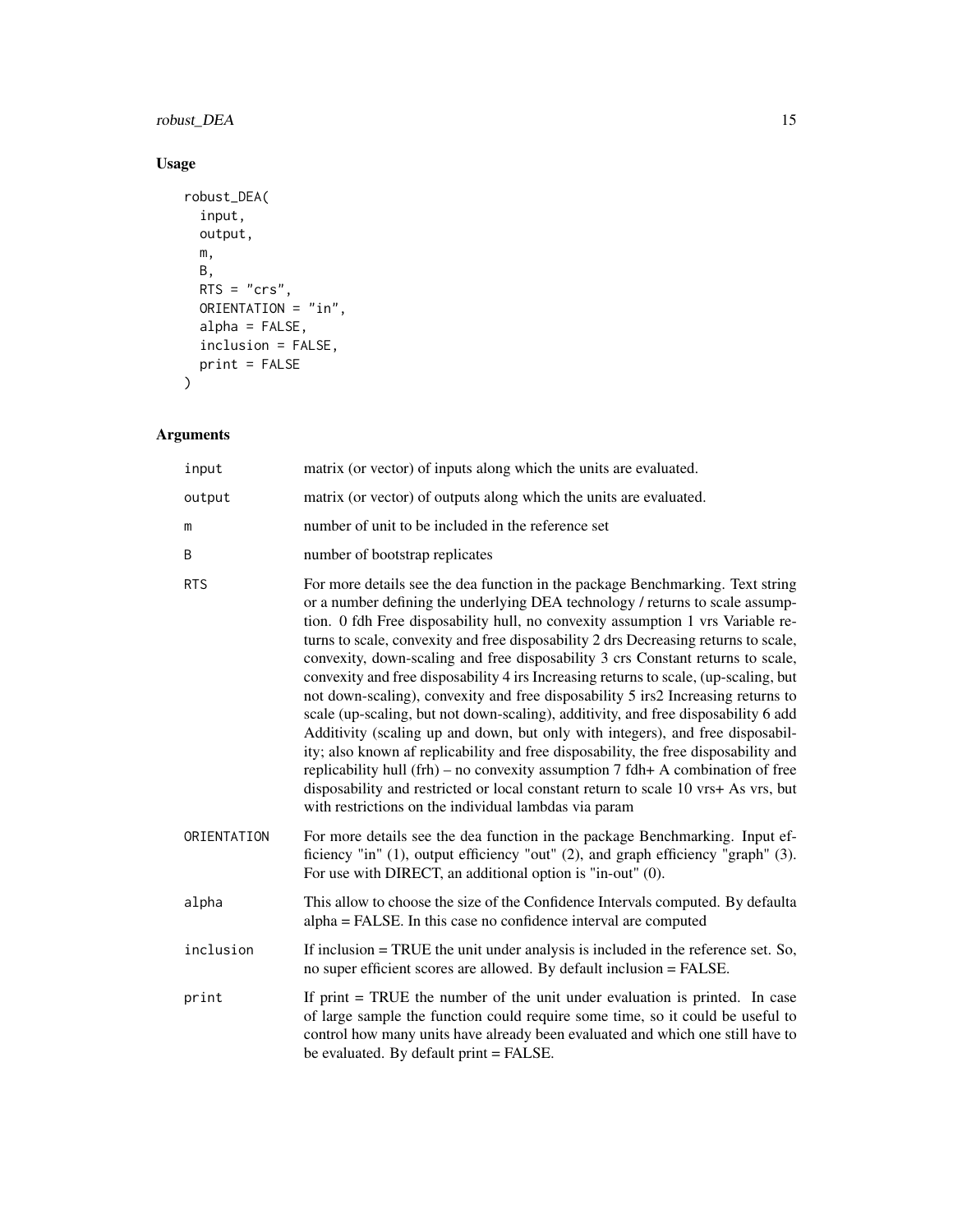If the parameter alpha is specified, the function returns a data frame with three numeric columns. The first column is the vector representing the robust DEA scores (eff); the second column is the vector representing the lower bound of the condifence interval (ci\_low); the third column is the vector representing the upper bound of the confidence interval (Ci\_up). If alpha is not specified, the functions returns only the first column of the data frame (eff).

### Examples

```
#Example with a very small sample to decrease computational time.
          x1 <-runif(50, 50, 75)
          x2 <-runif(50, 30, 75)
          x \leftarrow \text{cbind}(x1, x2)e <- rnorm(50, 0, 36)
          a1 < -0.4a2 < -0.6y \le -a1*x1 + a2*x2 + e#Robust DEA
          r_DEA <- robust_DEA(input = x, output = y, m = 20, B = 50,
          RTS = "crs", ORIENTATION = "in", print = TRUE)summary(r_DEA$eff)
 #Example with random data x and y
          x1 <-runif(100, 50, 75)
          x2 <-runif(100, 30, 75)
          x \leftarrow \text{cbind}(x1, x2)y <- cbind(x+runif(100, -10, 0), rnorm(100, 15, 4))
          #Robust DEA
          r_DEA \le robust_DEA(input = x, output = y, m = 30, B = 40,
          RTS = "crs", ORIENTATION = "in", print = TRUE)
          summary(r_DEA$eff)
```
# Value